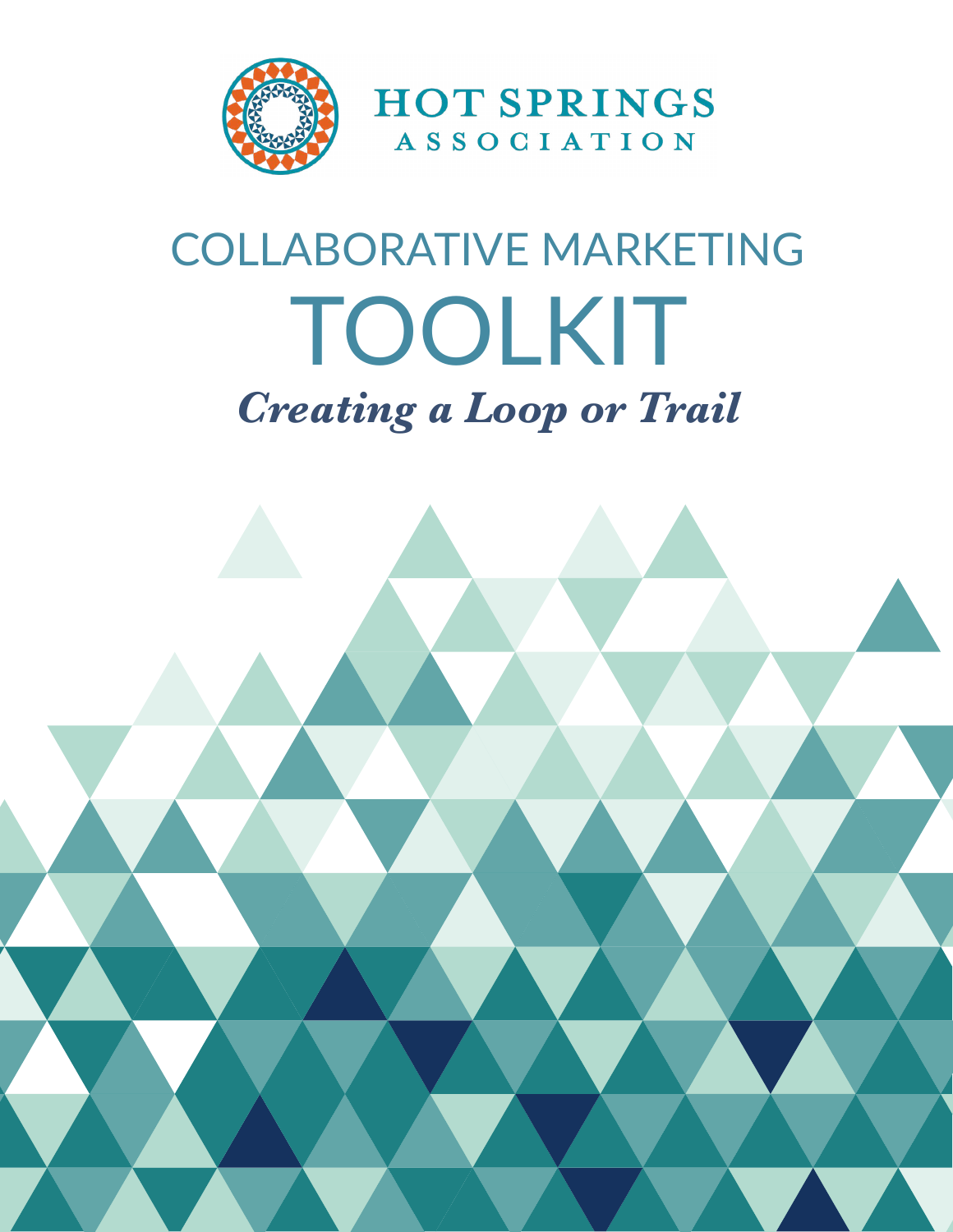## **Benefits of Collaborative Marketing**

### MAXIMIZES BUDGETS

By pooling resources and leveraging grants you can find yourself turning a \$5,000 budget into a \$50,000 budget or a \$2,500 budget into a \$60,000 budget.

When the Colorado Historic Hot Springs Loop was first formed it included five destinations who each contributed \$5,000. The Colorado Tourism Office matched their \$25,000 contribution for a total budget of \$50,000.

In 2022 additional grant funds were available and the loop added an additional three destinations. All eight destinations contributed \$2,500 each and received \$40,000 in grant funds for a total budget of \$60,000!

### LEVERAGES EXISTING CAMPAIGNS

Your state's tourism office has already put a lot of time, effort and dollars into developing campaigns and growing audiences. This means you don't have to start from scratch. You can leverage their messaging and audience in your own marketing campaign by working together.

Think of it as putting your existing marketing efforts on steroids. You and your partners can now strengthen your current campaigns by appealing to a shared audience.

"hot springs" is consistently one of the top search terms on Colorado.com

The Colorado Historic Hot Springs Loop received 20,083 page views on Colorado.com in the first year and grew to over 35,000 views in 2019.

### STRENGTHENS YOUR MESSAGE AND BRAND

Being in the same line of business means you have a shared desire to promote a positive image to the world about the many benefits hot springs offer. Collaborative marketing means you don't have to get that message out alone. Creating a unified message builds trust in your When the Colorado Historic Hot Springs Loop was first formulated and contributed \$5,000. The Colorado The Colorado and contributed state of \$60,000.<br>
In 2022 additional grant funds were available and the loop in three des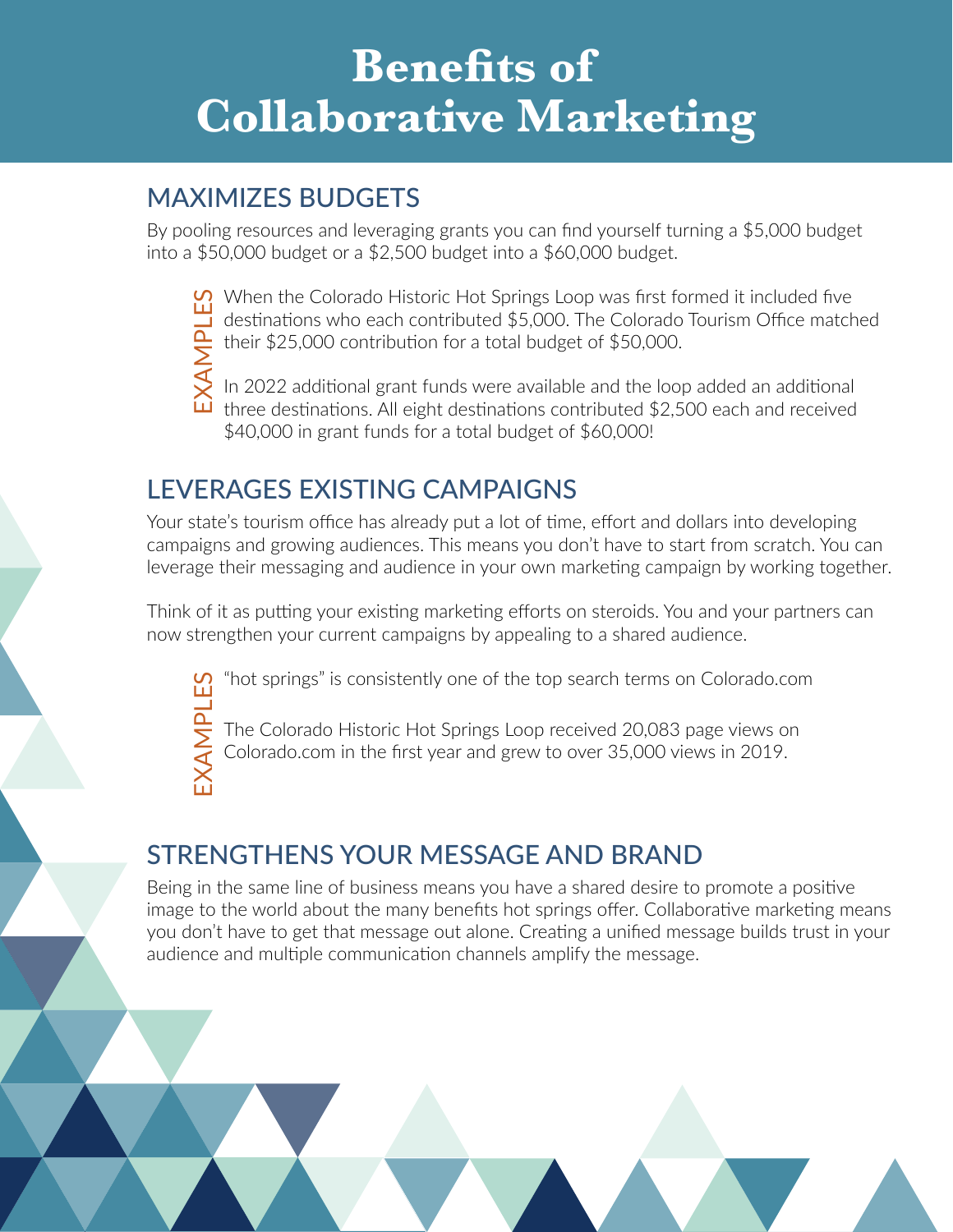### PILGRIMAGE

*A pilgrimage is a journey, often into an unknown or foreign place, where a person goes in search of new or expanded meaning about their self, others, nature, or a higher good, through the experience. It can lead to a personal transformation, after which the pilgrim returns to their daily life.*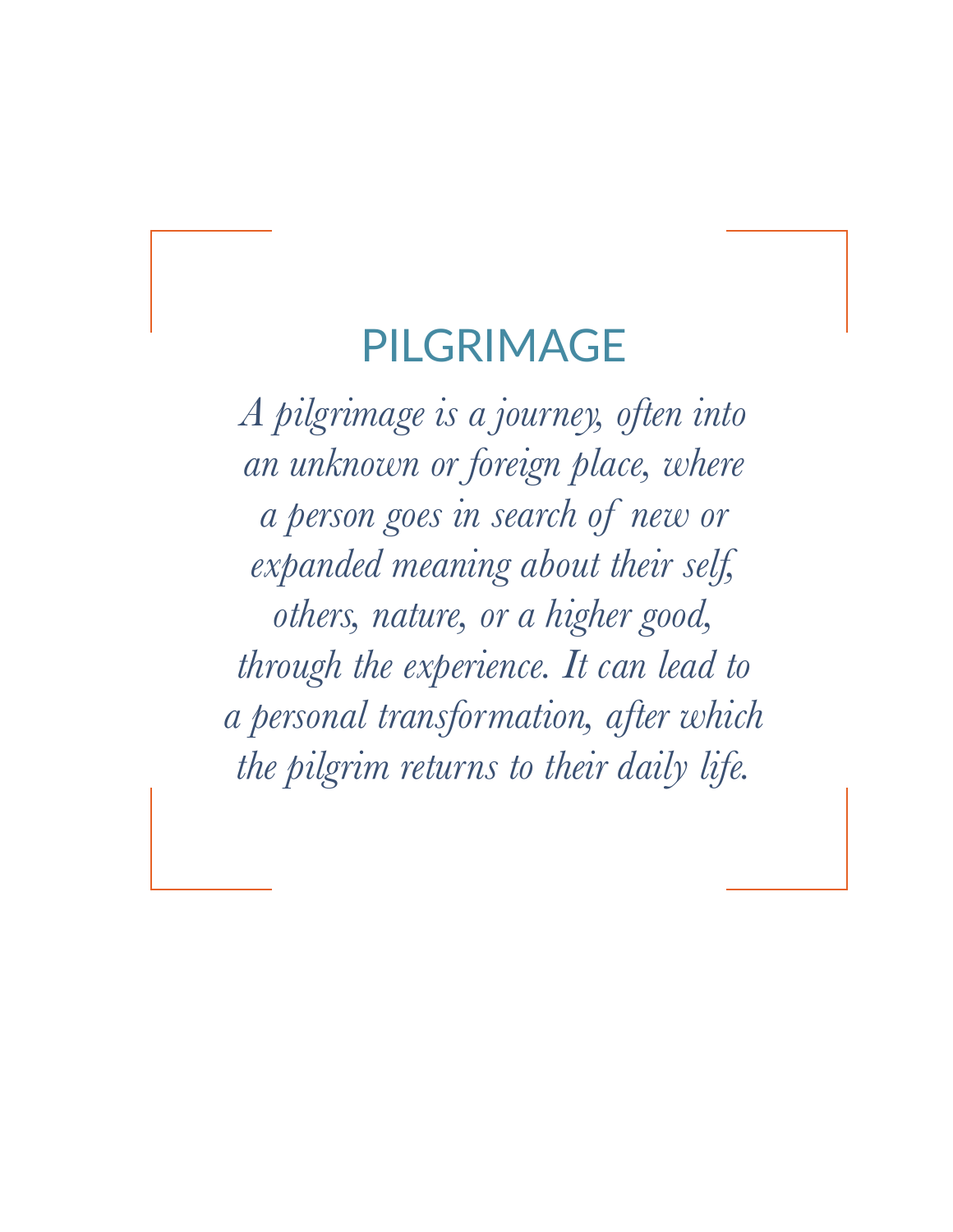## **Steps to Take**

| Gather initial interest and commitment from a variety of destinations<br>• Work with destination marketing organizations that are already actively marketing their hot<br>springs as primary attractions. |
|-----------------------------------------------------------------------------------------------------------------------------------------------------------------------------------------------------------|
| Research available grants                                                                                                                                                                                 |
| Brainstorm what tools, resources, and manpower you will need to make this collaboration work                                                                                                              |
| Establish a dedicated point-person                                                                                                                                                                        |
| Establish goals                                                                                                                                                                                           |
| Apply for grant                                                                                                                                                                                           |
| Be sure to follow all grant requirements and establish a strong working relationship with the<br>grant organization                                                                                       |
| Apply for awards                                                                                                                                                                                          |
| <b>DESTINATIONS TO INCLUDE</b><br><u> 1989 - Johann Barnett, fransk politik (d. 1989)</u>                                                                                                                 |
| the control of the control of the control of the control of the control of<br><b>POSSIBLE POINT-PERSON</b>                                                                                                |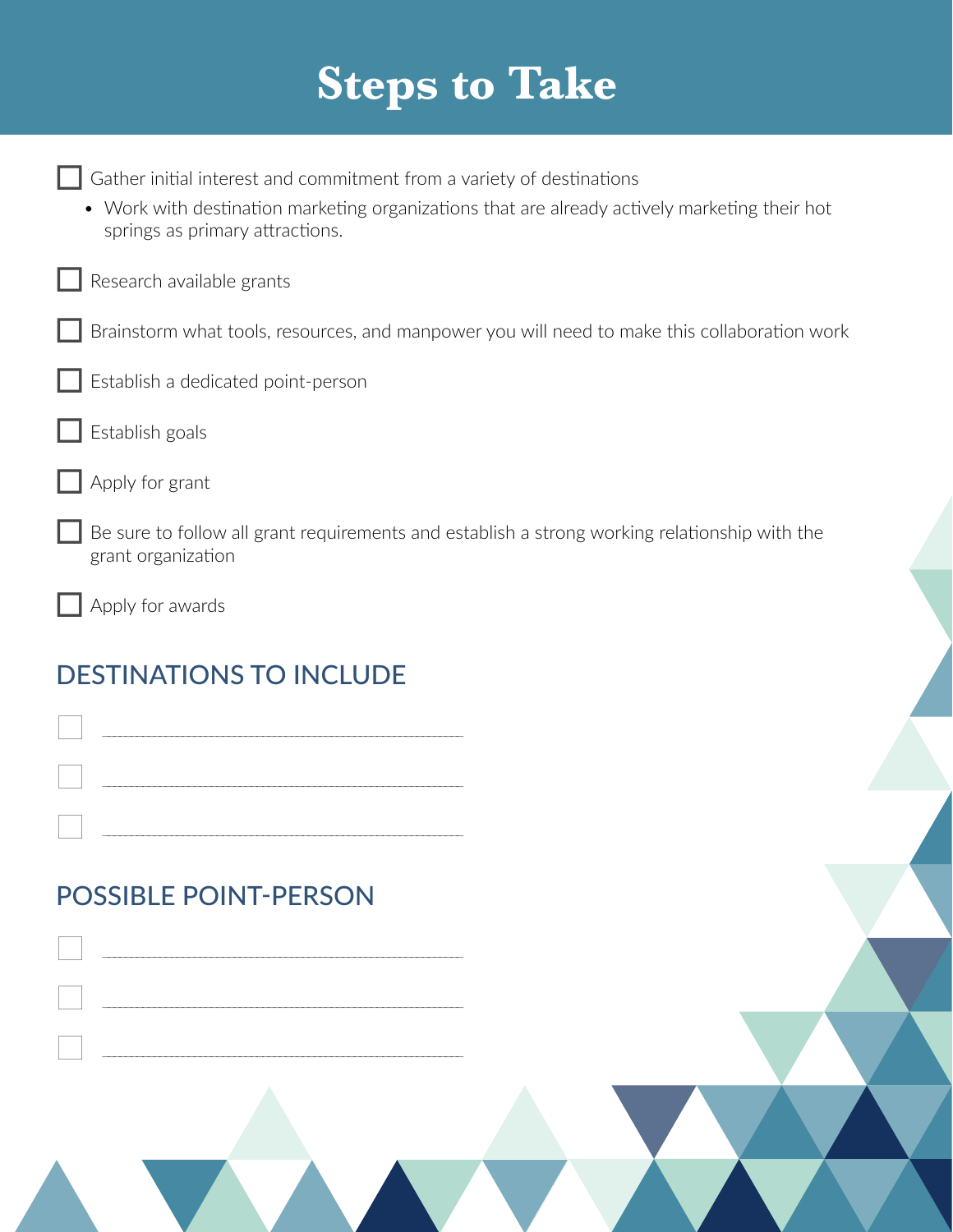## **Set Your Goals**

### FIRST YEAR GOALS

| and the contract of the contract of            |
|------------------------------------------------|
|                                                |
| $\begin{bmatrix} 1 & 1 \\ 1 & 1 \end{bmatrix}$ |

### SECOND YEAR GOALS



### THIRD YEAR GOALS

### WHAT IS YOUR FIVE YEAR VISION

### WHAT IS YOUR TEN YEAR VISION

#### Tip

Pay close attention to what is an eligible and not eligible use of funds.

i.e. advertising may qualify but costs for signage or travel expenses may not.

<u>mmmmmmmmmmmmm</u>

#### Ideas

- Establish your branding and develop visuals (logo, fonts, color palette)
- Create collateral needed for marketing your project
	- Maps
	- Brochures
	- Ad creation and ad buys
- Collect assets to be used in marketing and collateral
	- photos
	- video
- PR campaigns (press releases, news items, blogs, photo library, story pitches, media fam tours and site visits)
- Develop a website
- Trade shows
- Social media campaigns
- Create themed itineraries (pair with skiing, rafting, beer or wine tours, scenic byways)

 $\begin{minipage}{0.5\linewidth} \begin{minipage}{0.5\linewidth} \end{minipage} \begin{minipage}{0.5\linewidth} \begin{minipage}{0.5\linewidth} \end{minipage} \begin{minipage}{0.5\linewidth} \end{minipage} \begin{minipage}{0.5\linewidth} \end{minipage} \begin{minipage}{0.5\linewidth} \end{minipage} \begin{minipage}{0.5\linewidth} \end{minipage} \begin{minipage}{0.5\linewidth} \end{minipage} \begin{minipage}{0.5\linewidth} \end{minipage} \begin{minipage}{0.5\linewidth} \end{minipage} \begin{minipage}{0.5\linewidth} \$ 

#### **Note**

Don't wait for everyone to get on board in order to start but do consider how adding destinations and resorts will affect the evergreen content you have established. Creating recognition for the project and it's brand is the first hurdle.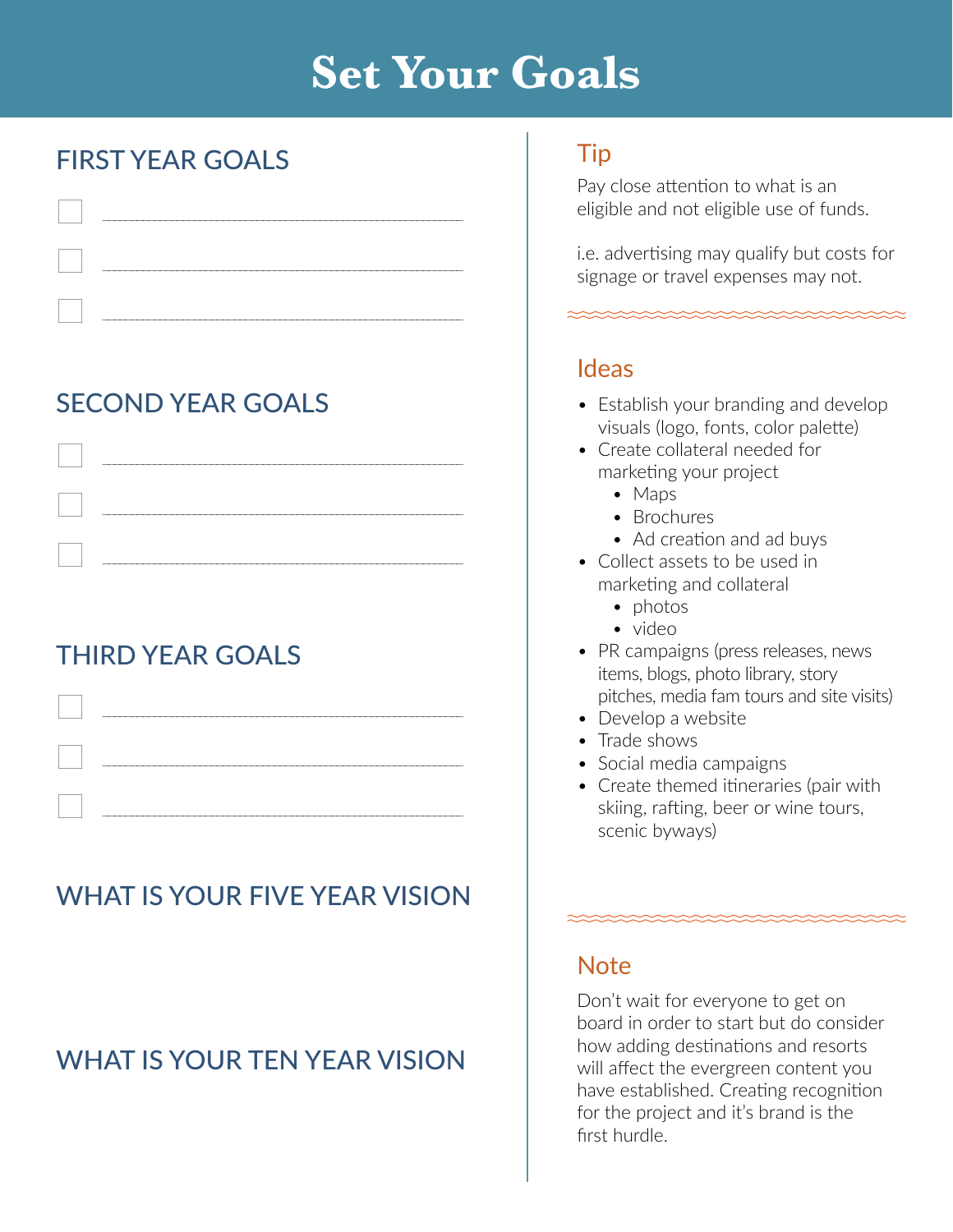### **JOURNEY**

*To finish the moment, to find the journey's end in every step of the road, to live the greatest number of good hours, is wisdom.* 

*– Ralph Waldo Emerson*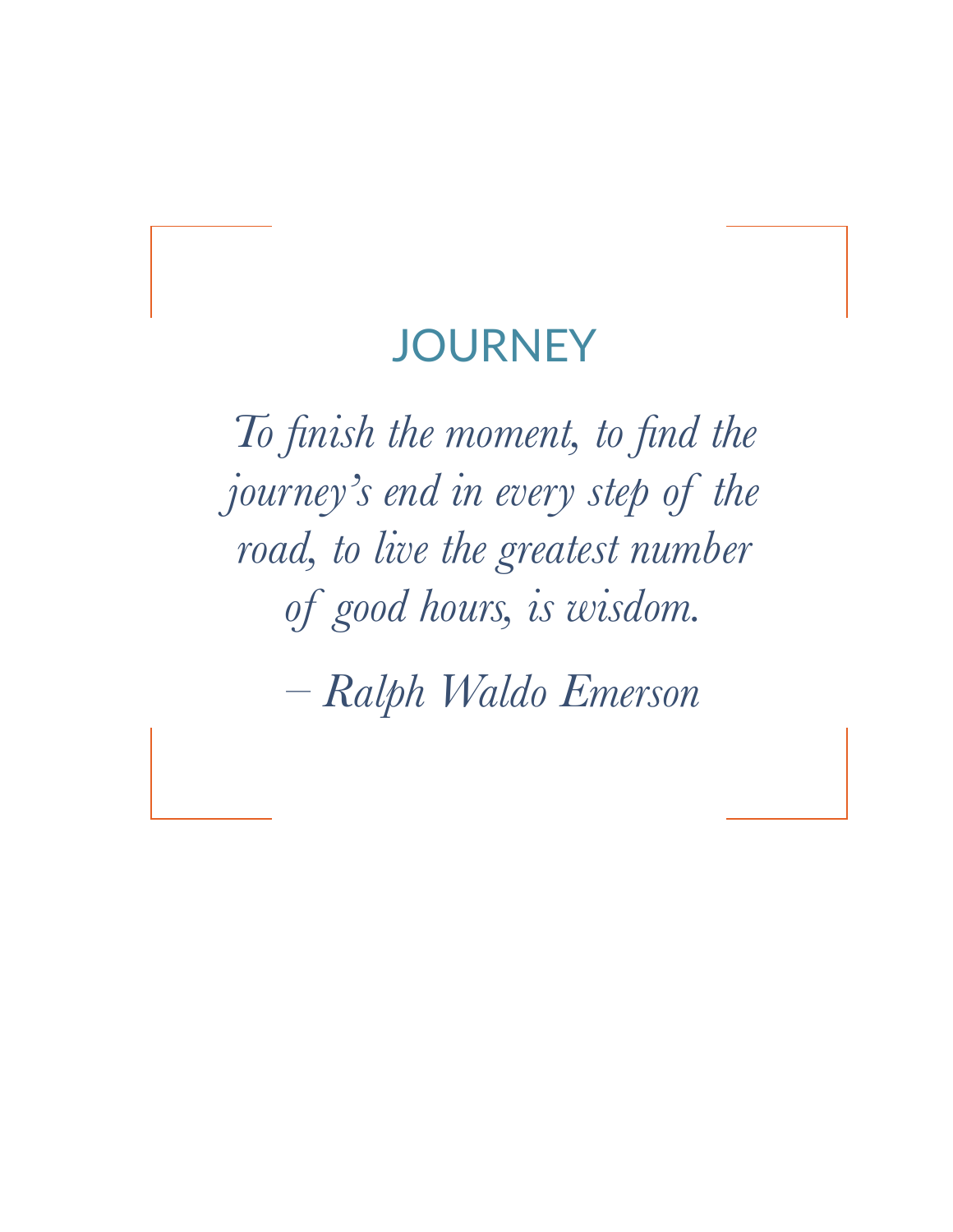## **Securing a Grant**

#### Tip

Check the opportunities listed on your state's tourism website frequently for new grants and new guidelines.

#### Things to consider

Tourism offices will be looking for initiatives that promote their state's missions and brand. When applying for a grant include how your collaborative project will strengthen your state's objectives.

They will also be interested in how the project benefits multiple destinations resulting in increased visitor spending.

Include why your project creates a competitive edge for your state and aligns with current marketing efforts.

Review projects from previous grant recipients.

### TOURISM GRANTS

#### **Alaska**

https://www.alaskatia.org/alaska-co-op-marketingprograms

#### **Arizona**

https://tourism.az.gov/grants/

#### **California**

https://industry.visitcalifornia.com/partneropportunities/programs

**Colorado** https://oedit.colorado.gov/

#### **Florida** https://www.visitflorida.org/grants

#### **Idaho**

https://commerce.idaho.gov/tourism-resources/itcgrant-program/co-operative-advertising-opportunities/

#### **Montana**

https://marketmt.com/Programs/Industry-Servicesand-Outreach/Tourism-Grant-Program

**Nevada** https://travelnevada.biz/about-grants/

#### **New Mexico** https://www.newmexico.org/industry/work-together/ grants/

**New York** https://esd.ny.gov/market-new-york-tourism-grantprogram

**Oregon** https://industry.traveloregon.com/opportunities/ grants/

**South Dakota** https://sdvisit.com/marketing-programs/marketing%20 overview

**Texas** https://gov.texas.gov/travel-texas

**Utah** https://travel.utah.gov/opportunities

**Virginia** https://www.vatc.org/grants/

**West Virginia** https://westvirginia.gov/tourism-development-act/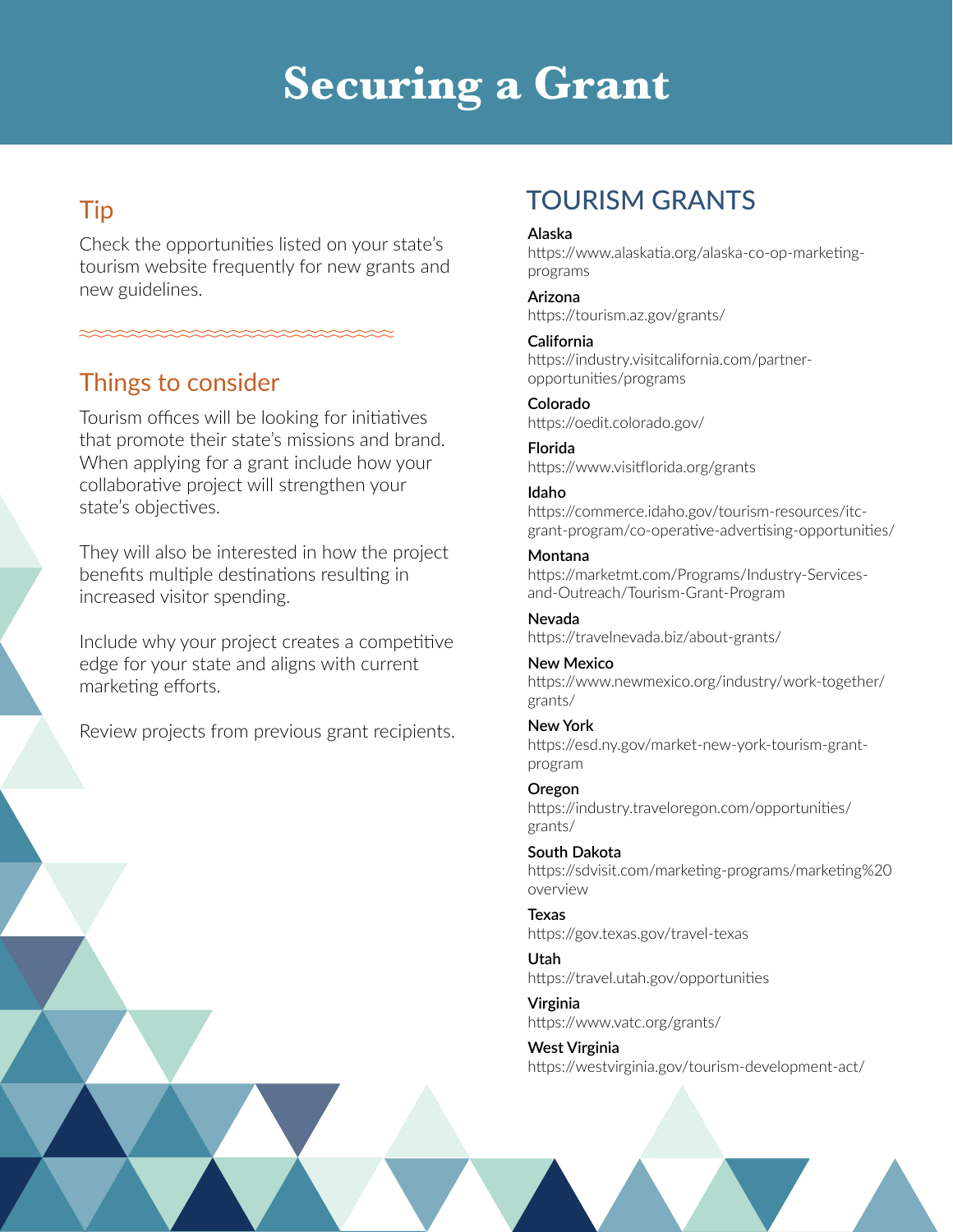## **5 Tips for Working With DMOs**

A DMO or destination marketing organization is an organization which promotes a location as an attractive travel destination. Also known as DMMO or Destination Marketing and Management Organization.

- 1. establish a strong relationship with your community's tourism marketing director; be easy to work with
- 2. offer to provide complimentary visits for media and influencers as well as tour operators; domestic and international
- **3.** provide DMO with high-quality images and videos of your property, along with good stock copy and content
- 4. stay familiar with your DMO's marketing plan and participate whenever possible
- 5. your DMO typically works closely with your state's tourism office; stay informed on grant opportunities and possible collaborations - make sure the state tourism office staff knows who you are and what you have to offer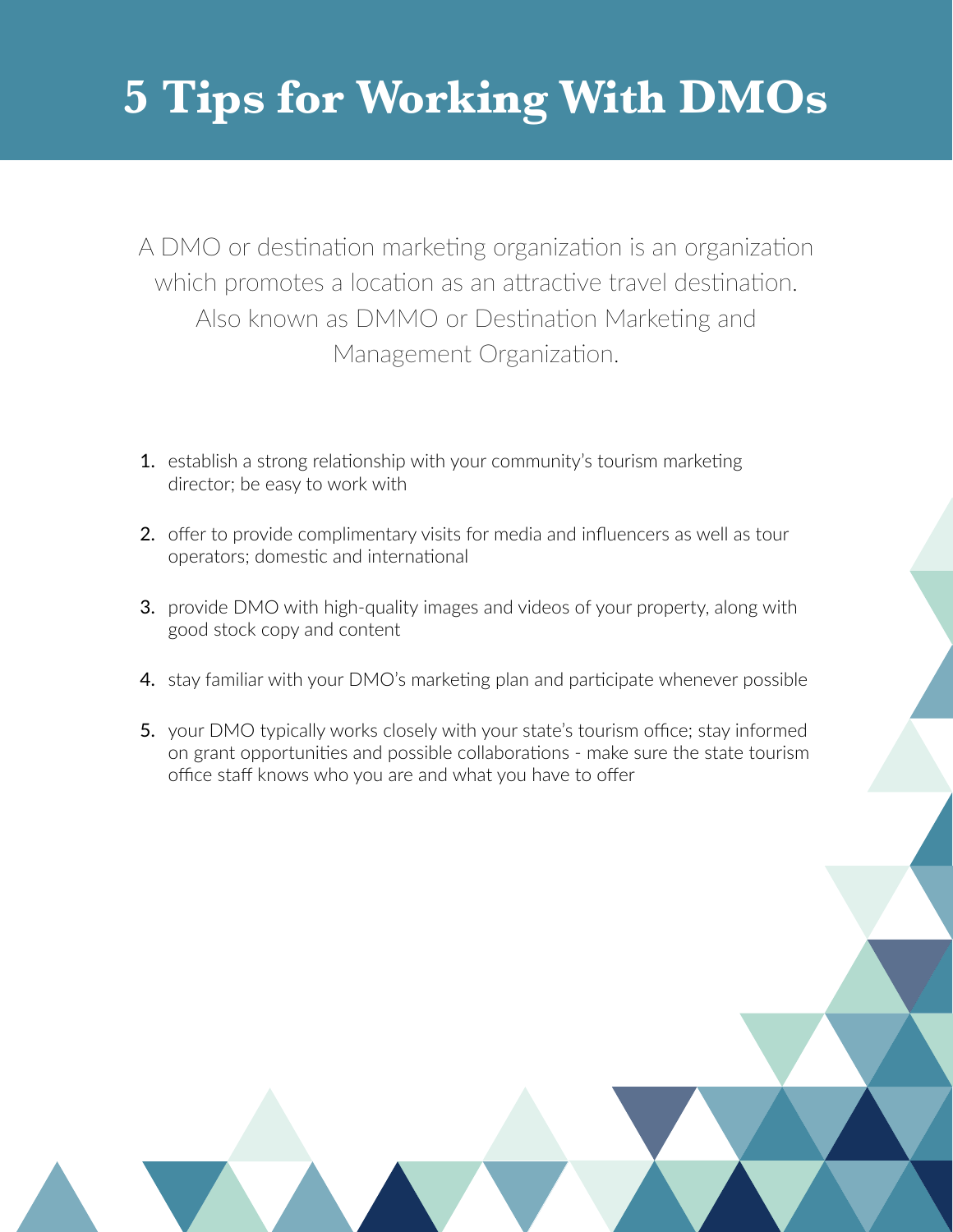## **CIRCUIT**

#### *noun*

1. a roughly circular line, route, or movement that starts and finishes at the same place.

Similar: lap, turn, tour, round, circle, orbit, revolution, loop

2. an established itinerary of events or venues used for a particular activity, typically involving public performance.

"the alternative cabaret circuit"

### *verb*

move all the way around (a place or thing)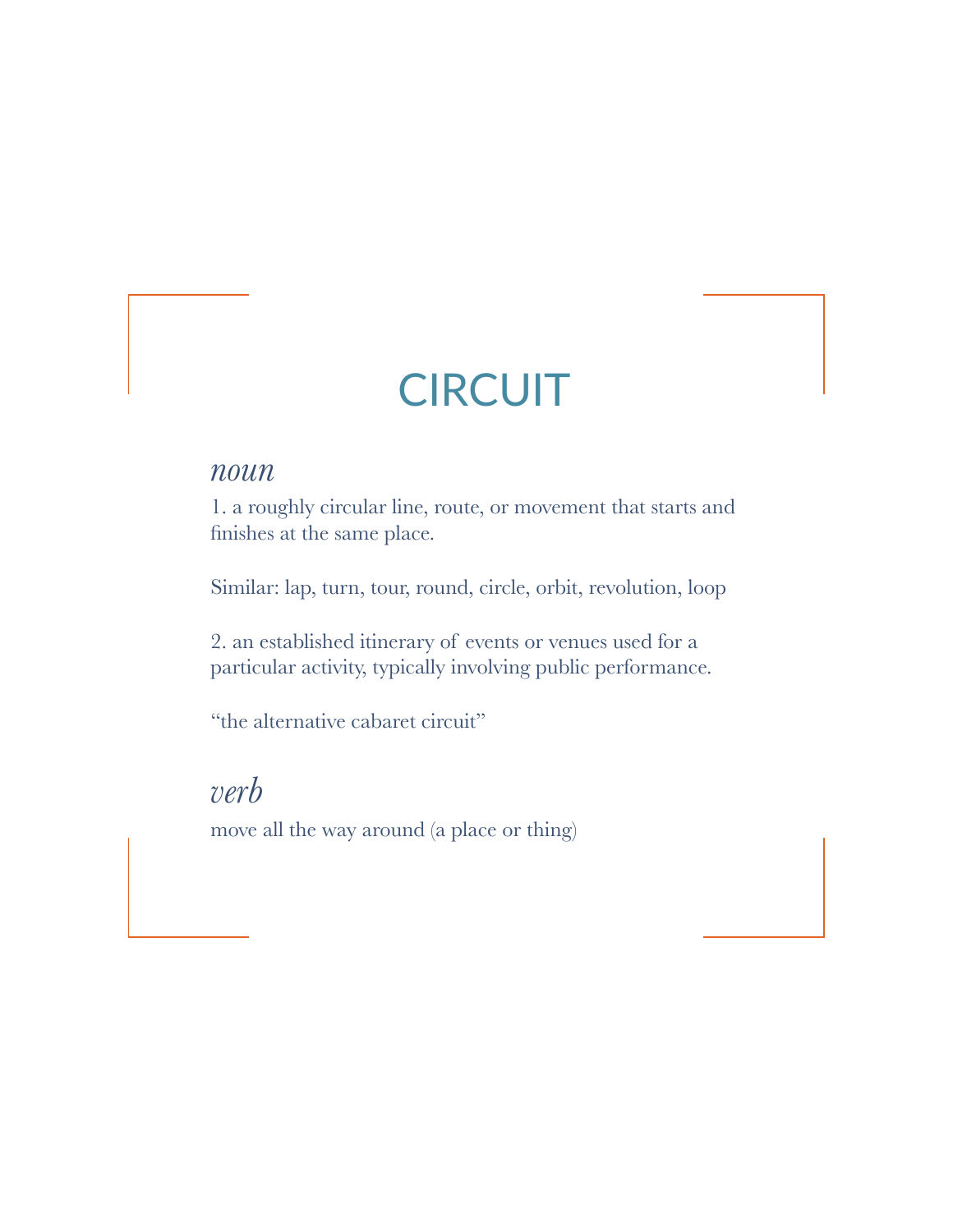## **Be Creative**

This toolkit is primarily focused on establishing a marketing campaign by utilizing tourism office grants that support multiple destinations throughout a state. This is just one approach to establishing a collaborative marketing campaign. A variety of options are listed below.

- 1. Partner with another agency with complementary marketing goals (i.e. travel agencies, business associations, existing marketing trails)
- 2. Create a digital passport program
- 3. No grant, no problem. If you have businesses on board willing to contribute determine what resources you do have to start with and start small. Prioritize how your interests will be organized so it can be sustainable going forward.